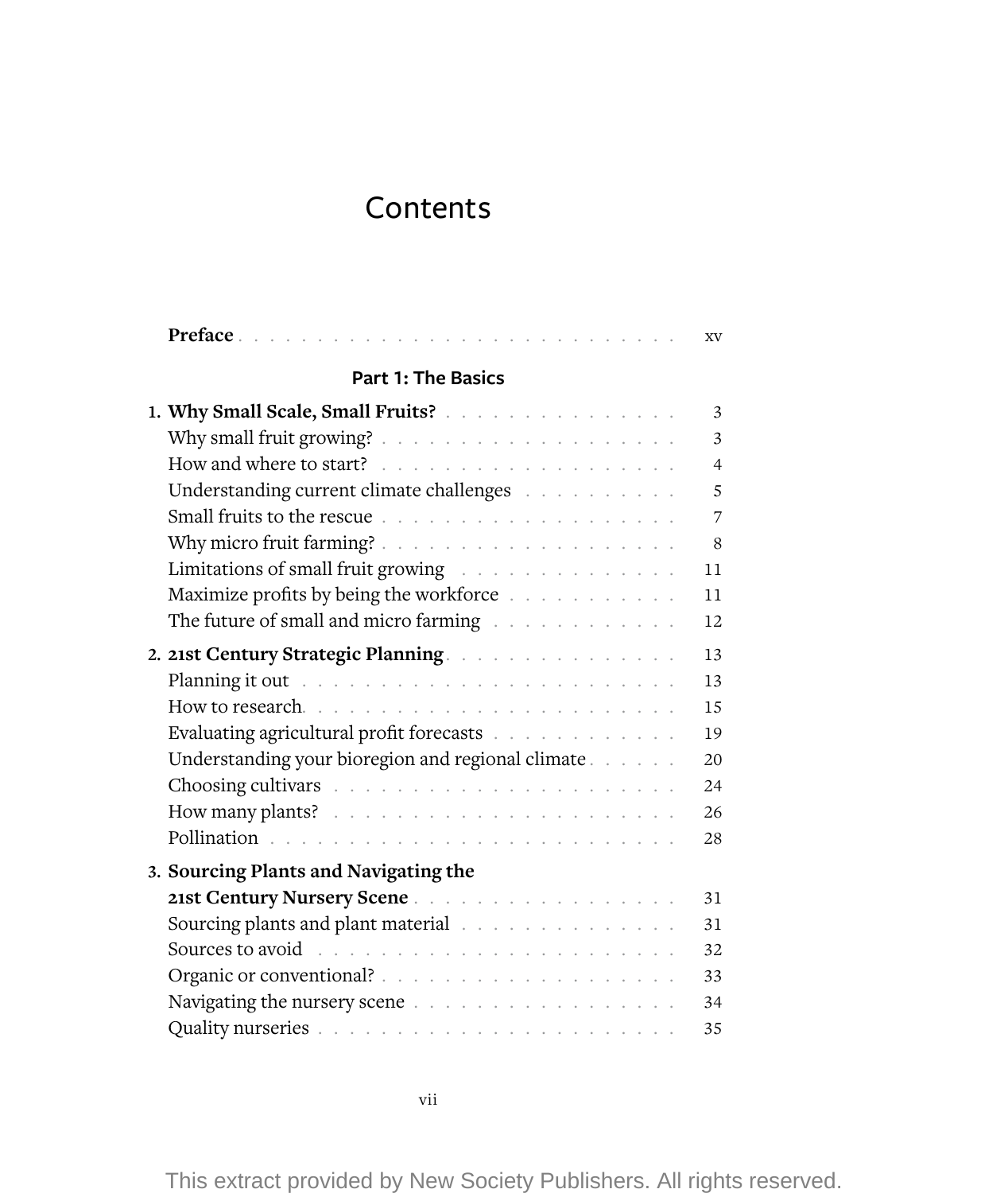|                                                                                                                                                                                                                                |  |  |  |  |  | 39 |
|--------------------------------------------------------------------------------------------------------------------------------------------------------------------------------------------------------------------------------|--|--|--|--|--|----|
| Creating space for small fruits to thrive                                                                                                                                                                                      |  |  |  |  |  | 39 |
|                                                                                                                                                                                                                                |  |  |  |  |  | 40 |
| No-till options research research research research research                                                                                                                                                                   |  |  |  |  |  | 43 |
|                                                                                                                                                                                                                                |  |  |  |  |  | 46 |
|                                                                                                                                                                                                                                |  |  |  |  |  | 46 |
|                                                                                                                                                                                                                                |  |  |  |  |  | 47 |
| Planting the beds $\ldots \ldots \ldots \ldots \ldots \ldots \ldots \ldots \ldots \ldots$                                                                                                                                      |  |  |  |  |  | 47 |
|                                                                                                                                                                                                                                |  |  |  |  |  | 47 |
|                                                                                                                                                                                                                                |  |  |  |  |  | 48 |
| 5. Managing Soil Fertility Organically                                                                                                                                                                                         |  |  |  |  |  | 51 |
|                                                                                                                                                                                                                                |  |  |  |  |  | 51 |
| Soluble and insoluble organic fertilizers.                                                                                                                                                                                     |  |  |  |  |  | 52 |
| Animal-product based fertilizers                                                                                                                                                                                               |  |  |  |  |  | 53 |
| Vegan plant-based fertilizers with a subset of the set of the set of the set of the set of the set of the set of the set of the set of the set of the set of the set of the set of the set of the set of the set of the set of |  |  |  |  |  | 54 |
|                                                                                                                                                                                                                                |  |  |  |  |  | 54 |
|                                                                                                                                                                                                                                |  |  |  |  |  | 55 |
|                                                                                                                                                                                                                                |  |  |  |  |  | 56 |
|                                                                                                                                                                                                                                |  |  |  |  |  | 57 |
| Unlocking latent soil fertility $\ldots \ldots \ldots \ldots \ldots \ldots \ldots \ldots$                                                                                                                                      |  |  |  |  |  | 58 |
|                                                                                                                                                                                                                                |  |  |  |  |  | 61 |
| Handling and inspecting nursery stock                                                                                                                                                                                          |  |  |  |  |  | 61 |
|                                                                                                                                                                                                                                |  |  |  |  |  | 63 |
| Effectively handling cuttings                                                                                                                                                                                                  |  |  |  |  |  | 65 |
|                                                                                                                                                                                                                                |  |  |  |  |  | 66 |
|                                                                                                                                                                                                                                |  |  |  |  |  | 67 |
|                                                                                                                                                                                                                                |  |  |  |  |  | 69 |
| 7. Organic Weed Management                                                                                                                                                                                                     |  |  |  |  |  | 71 |
| Using permanent grass cover                                                                                                                                                                                                    |  |  |  |  |  | 71 |
|                                                                                                                                                                                                                                |  |  |  |  |  | 73 |
|                                                                                                                                                                                                                                |  |  |  |  |  | 75 |
|                                                                                                                                                                                                                                |  |  |  |  |  | 79 |
|                                                                                                                                                                                                                                |  |  |  |  |  | 80 |
|                                                                                                                                                                                                                                |  |  |  |  |  | 81 |
|                                                                                                                                                                                                                                |  |  |  |  |  |    |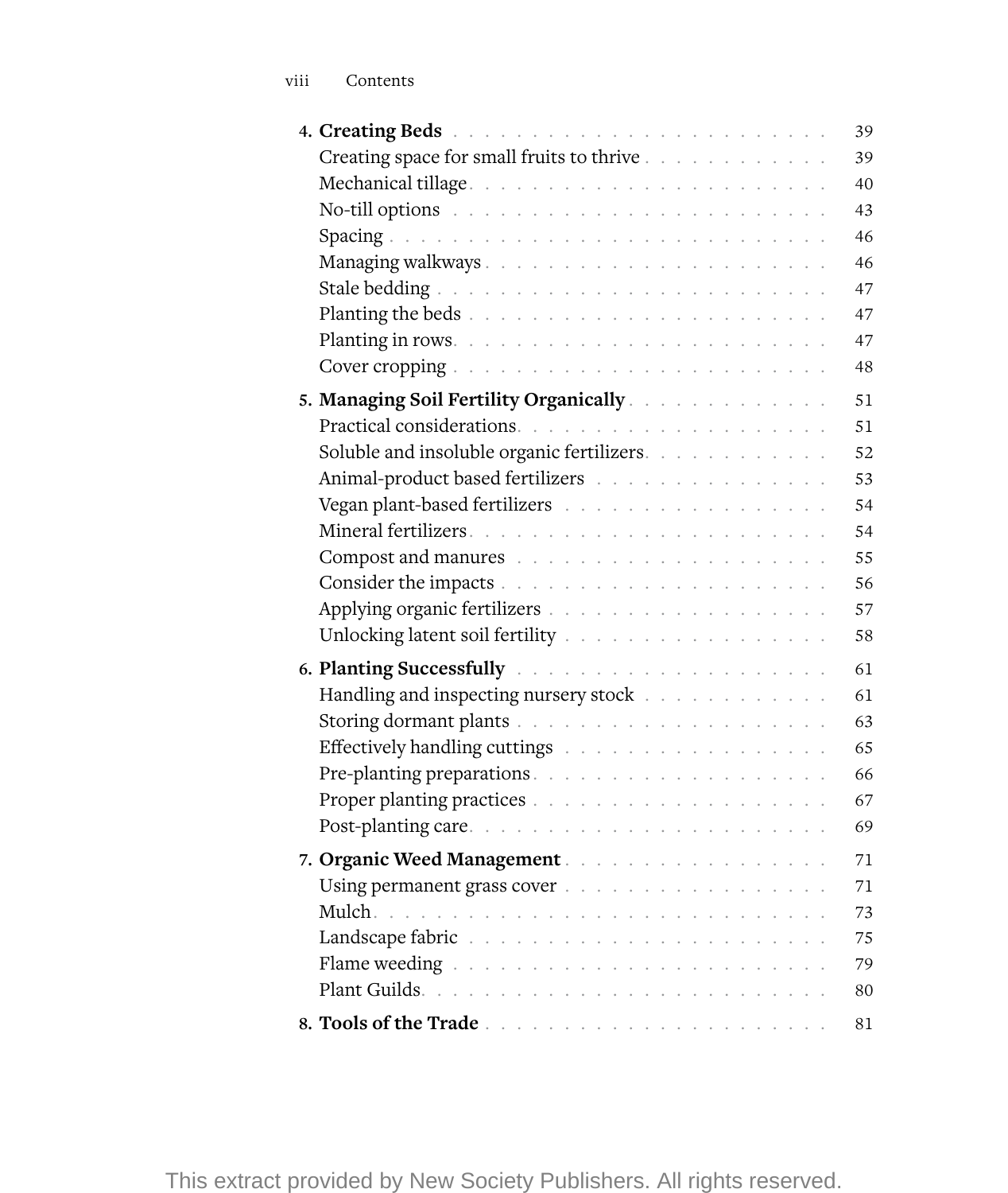| 9. Maintenance, Protection, and Organic Pest Control |  |  | 87  |
|------------------------------------------------------|--|--|-----|
| Integrated Pest Management (IPM).                    |  |  | 87  |
|                                                      |  |  | 90  |
|                                                      |  |  | 93  |
|                                                      |  |  | 98  |
| Part 2: Getting to Know Your Fruit Allies            |  |  |     |
|                                                      |  |  | 103 |
| Types of modern blackberries.                        |  |  | 103 |
|                                                      |  |  | 106 |
|                                                      |  |  | 107 |
|                                                      |  |  | 109 |
|                                                      |  |  | 109 |
| Pests/Diseases/Challenges                            |  |  | 112 |
| $\mathcal{L}_{\mathbf{a}}$                           |  |  | 114 |
|                                                      |  |  | 114 |
|                                                      |  |  | 115 |
|                                                      |  |  | 119 |
|                                                      |  |  | 119 |
| Cultivation<br>$\bar{z}$<br>$\bar{z}$                |  |  | 120 |
|                                                      |  |  | 122 |
|                                                      |  |  | 124 |
|                                                      |  |  | 125 |
|                                                      |  |  | 125 |
|                                                      |  |  | 126 |
|                                                      |  |  | 127 |
|                                                      |  |  | 128 |
|                                                      |  |  | 133 |
|                                                      |  |  | 133 |
|                                                      |  |  | 136 |
|                                                      |  |  | 138 |
|                                                      |  |  | 139 |
| $\bar{z}$                                            |  |  | 140 |
|                                                      |  |  | 141 |
|                                                      |  |  | 142 |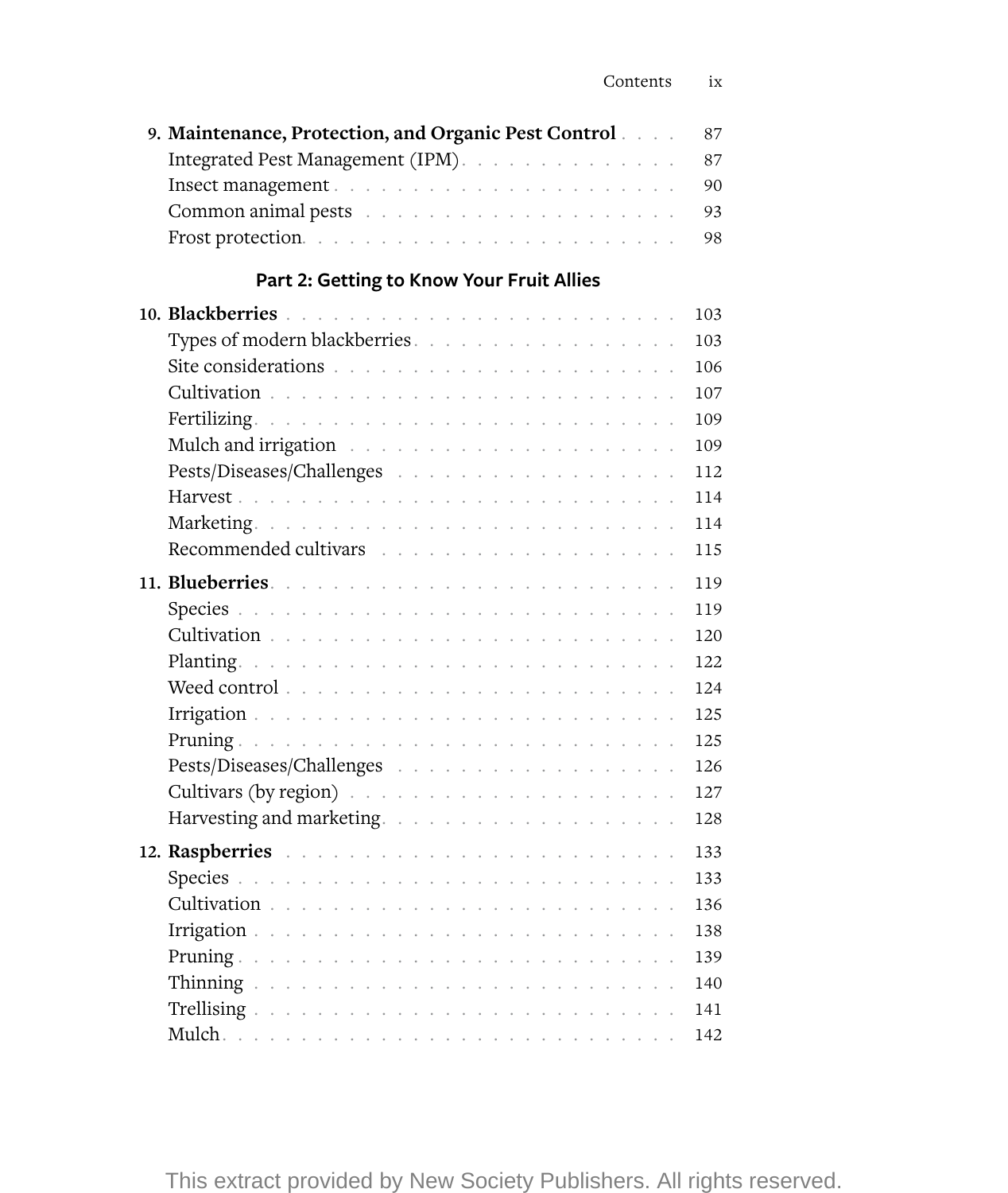|                                                                                                                                                                                                                                |  |  |  |  |  |  |  |  | 143 |
|--------------------------------------------------------------------------------------------------------------------------------------------------------------------------------------------------------------------------------|--|--|--|--|--|--|--|--|-----|
|                                                                                                                                                                                                                                |  |  |  |  |  |  |  |  | 143 |
|                                                                                                                                                                                                                                |  |  |  |  |  |  |  |  | 144 |
|                                                                                                                                                                                                                                |  |  |  |  |  |  |  |  | 145 |
|                                                                                                                                                                                                                                |  |  |  |  |  |  |  |  | 149 |
|                                                                                                                                                                                                                                |  |  |  |  |  |  |  |  | 149 |
|                                                                                                                                                                                                                                |  |  |  |  |  |  |  |  | 150 |
|                                                                                                                                                                                                                                |  |  |  |  |  |  |  |  | 152 |
|                                                                                                                                                                                                                                |  |  |  |  |  |  |  |  | 152 |
|                                                                                                                                                                                                                                |  |  |  |  |  |  |  |  | 154 |
|                                                                                                                                                                                                                                |  |  |  |  |  |  |  |  | 154 |
|                                                                                                                                                                                                                                |  |  |  |  |  |  |  |  | 154 |
|                                                                                                                                                                                                                                |  |  |  |  |  |  |  |  | 155 |
|                                                                                                                                                                                                                                |  |  |  |  |  |  |  |  | 156 |
|                                                                                                                                                                                                                                |  |  |  |  |  |  |  |  | 161 |
|                                                                                                                                                                                                                                |  |  |  |  |  |  |  |  | 162 |
| Best species by region                                                                                                                                                                                                         |  |  |  |  |  |  |  |  | 163 |
|                                                                                                                                                                                                                                |  |  |  |  |  |  |  |  | 164 |
| Pests/Diseases/Challenges                                                                                                                                                                                                      |  |  |  |  |  |  |  |  | 164 |
|                                                                                                                                                                                                                                |  |  |  |  |  |  |  |  | 166 |
|                                                                                                                                                                                                                                |  |  |  |  |  |  |  |  | 166 |
|                                                                                                                                                                                                                                |  |  |  |  |  |  |  |  | 169 |
|                                                                                                                                                                                                                                |  |  |  |  |  |  |  |  | 170 |
|                                                                                                                                                                                                                                |  |  |  |  |  |  |  |  | 172 |
|                                                                                                                                                                                                                                |  |  |  |  |  |  |  |  | 172 |
|                                                                                                                                                                                                                                |  |  |  |  |  |  |  |  | 173 |
|                                                                                                                                                                                                                                |  |  |  |  |  |  |  |  | 173 |
|                                                                                                                                                                                                                                |  |  |  |  |  |  |  |  | 174 |
|                                                                                                                                                                                                                                |  |  |  |  |  |  |  |  | 179 |
|                                                                                                                                                                                                                                |  |  |  |  |  |  |  |  | 180 |
|                                                                                                                                                                                                                                |  |  |  |  |  |  |  |  | 182 |
|                                                                                                                                                                                                                                |  |  |  |  |  |  |  |  | 186 |
| Potential for commercial production with a series of the series of the series of the series of the series of the series of the series of the series of the series of the series of the series of the series of the series of t |  |  |  |  |  |  |  |  | 186 |
|                                                                                                                                                                                                                                |  |  |  |  |  |  |  |  | 187 |
|                                                                                                                                                                                                                                |  |  |  |  |  |  |  |  | 188 |
|                                                                                                                                                                                                                                |  |  |  |  |  |  |  |  | 190 |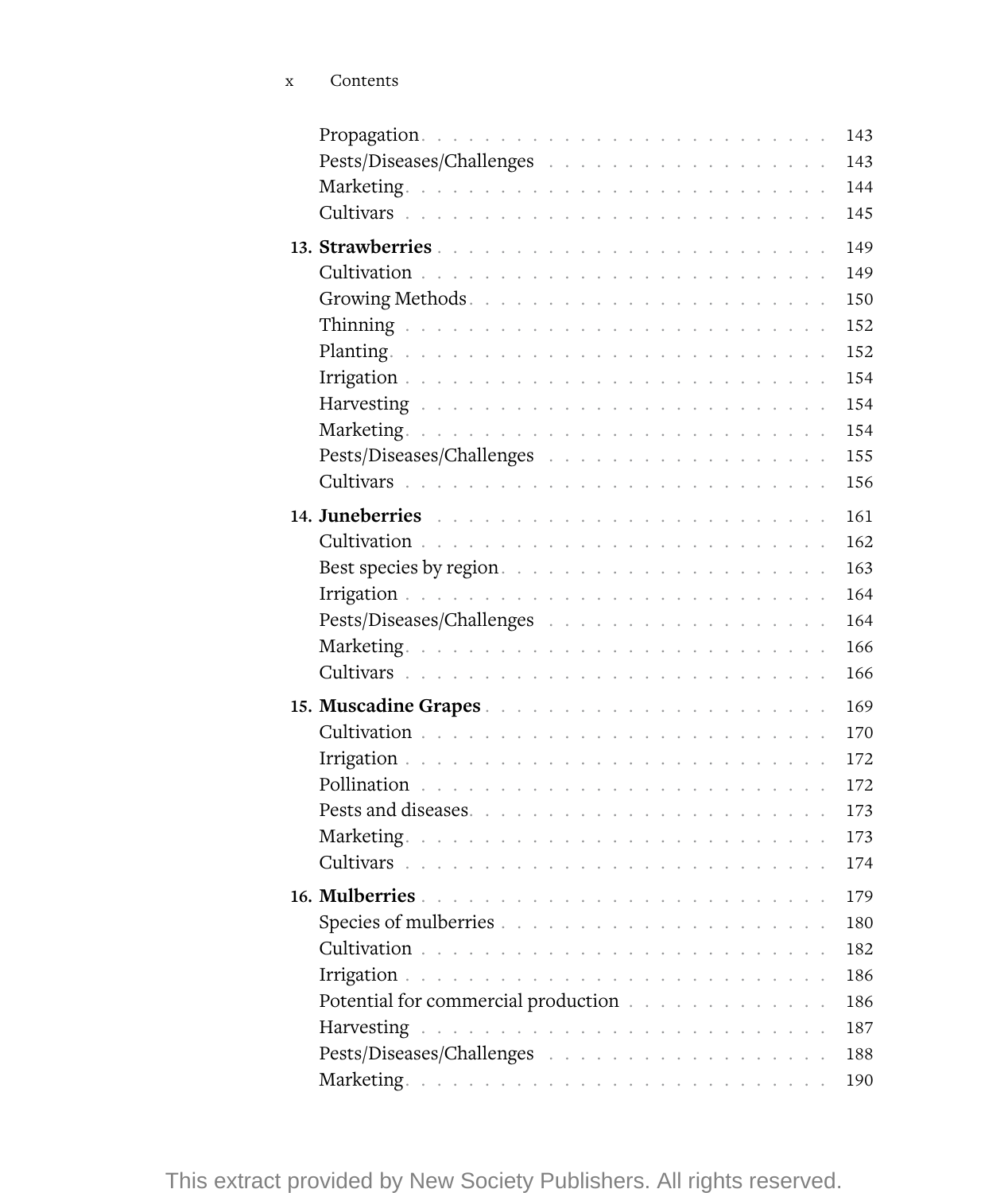| The future of mulberries we are a contracted with the future of mulberries we are a contracted with the future |  | 191 |
|----------------------------------------------------------------------------------------------------------------|--|-----|
|                                                                                                                |  | 192 |
|                                                                                                                |  | 197 |
|                                                                                                                |  | 198 |
|                                                                                                                |  | 199 |
|                                                                                                                |  | 200 |
|                                                                                                                |  | 200 |
|                                                                                                                |  | 201 |
|                                                                                                                |  | 202 |
|                                                                                                                |  | 205 |
|                                                                                                                |  | 205 |
|                                                                                                                |  | 207 |
|                                                                                                                |  | 207 |
|                                                                                                                |  | 208 |
|                                                                                                                |  | 208 |
|                                                                                                                |  | 209 |
|                                                                                                                |  | 211 |
|                                                                                                                |  | 212 |
| Cold region (USDA zones $5-7$ ) $\cdots$ $\cdots$ $\cdots$ $\cdots$ $\cdots$                                   |  | 212 |
| Understanding high tunnel fig growing with a subset of the state of the United States and Taracaster           |  | 215 |
| Warm region (USDA zones 8-10)                                                                                  |  | 225 |
|                                                                                                                |  | 226 |
|                                                                                                                |  | 227 |
| Pests and diseases                                                                                             |  | 229 |
|                                                                                                                |  | 232 |
|                                                                                                                |  | 243 |
|                                                                                                                |  | 244 |
|                                                                                                                |  | 248 |
|                                                                                                                |  | 250 |
|                                                                                                                |  | 250 |
|                                                                                                                |  | 250 |
| 21. Other Small Fruits Worthy of ConsiderationOr Not.                                                          |  | 255 |
| Aronia (Aronia melanocarpa)                                                                                    |  | 255 |
| Autumn Olive (Elaeagnus umbellata) and Goumi                                                                   |  |     |
|                                                                                                                |  |     |
|                                                                                                                |  | 256 |

This extract provided by New Society Publishers. All rights reserved.